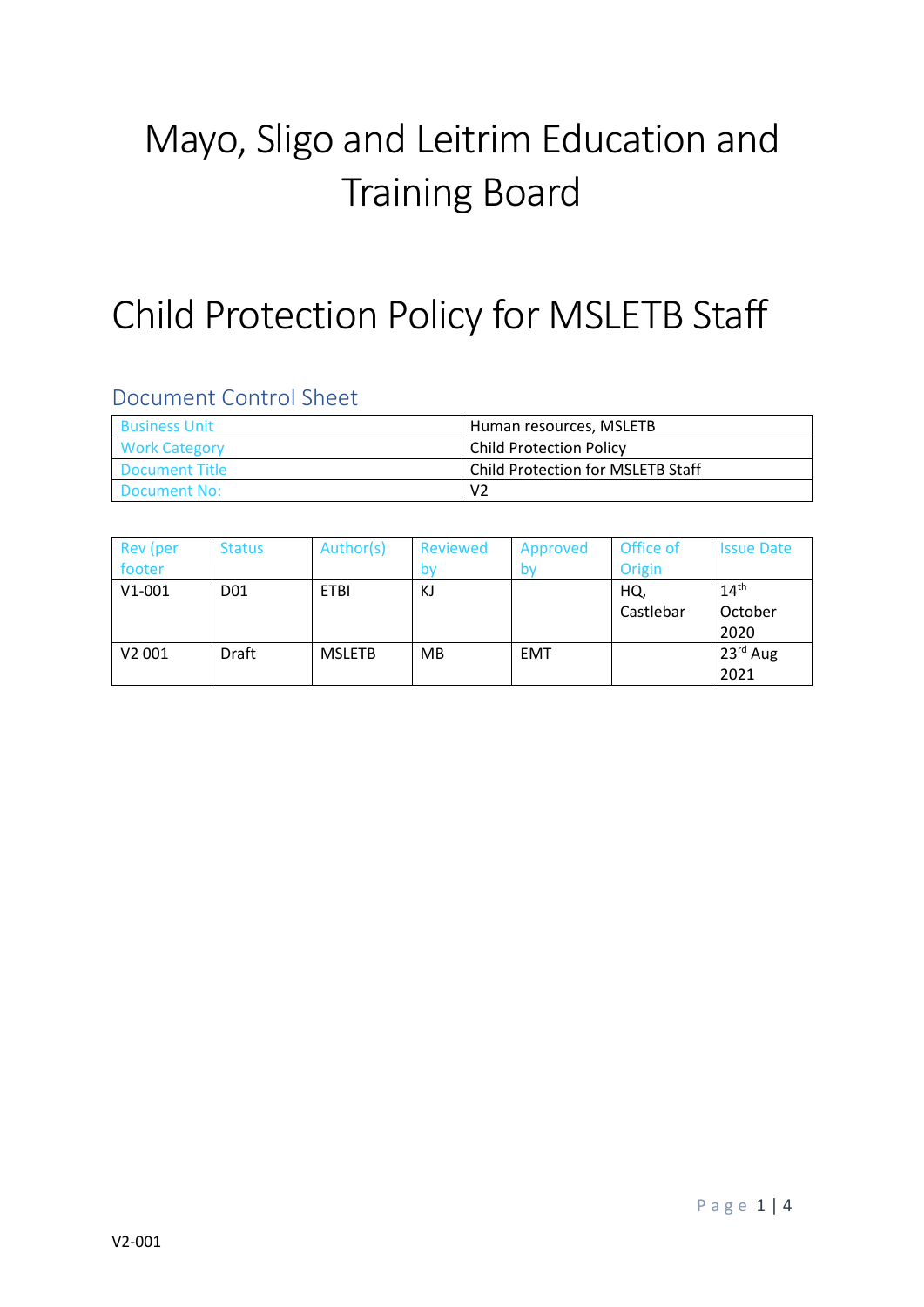## Definitions and Roles

#### Definition of 'Child'

In these guidelines "child" means a person under the age of 18 years, excluding a person who is or has been married.

#### Designated Liaison Person (DLP)

The role of the DLP is set out in the Child Protection Procedures and is a role which is critical for the dissemination of information to all staff and also for the co-ordination of training on child protection matters in their respective school/centre/location.

Where a DLP in a school is required to make a report to the Board of Management. In centres/locations where there is no Board of Management, then a report is made to the Chief Executive or relevant Director.

#### Child Protection Liaison Person (CPL)

The role of the CPL is to provide support to the DLP, to provide clarity in respect of the Child Protection Procedures and to ensure appropriate legal advice is obtained. The role is not a DLP role and is purely advisory.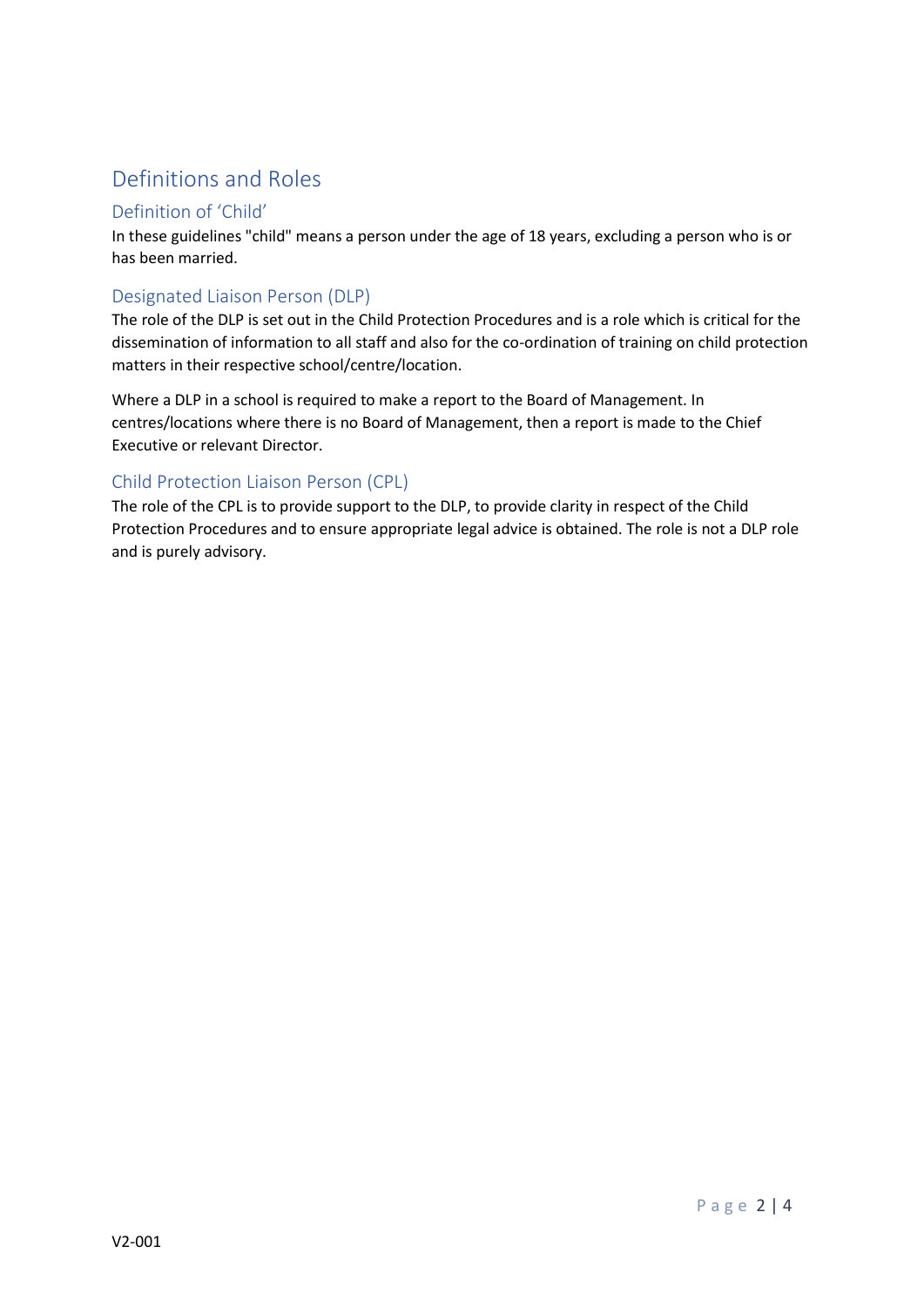#### Introduction

Children, because of their dependency and immaturity, are vulnerable to abuse in various forms. Parents or guardians have primary responsibility for the care and protection of their children. However, MSL ETB has a responsibility to ensure the protection of children participating in any services or activities delivered by the ETB.

This policy extends to all staff. All employees must be sensitive to the vulnerability of children during the course of their duties and act in a responsible manner at all times. It is important to note that the investigation of suspected child abuse is the responsibility of the statutory authorities and shall not be undertaken by the Designated Liaison Person(s)/Child Protection Liaison Person(s) or other employees of the ETB.

This policy has been developed in accordance with Child Protection Procedures for Primary and Post Primary Schools 2017 as published by the Department of Education [\(https://www.education.ie/en/Schools-Colleges/Information/Child-](https://www.education.ie/en/Schools-Colleges/Information/Child-Protection/child_protection_guidelines.pdf)[Protection/child\\_protection\\_guidelines.pdf](https://www.education.ie/en/Schools-Colleges/Information/Child-Protection/child_protection_guidelines.pdf) ).

This policy is directed at all those who have contact with children in the normal course of their duties, to provide guidance on appropriate behaviour around children and what to do if physical, sexual or emotional and neglect abuse is suspected.

This Policy is not a legal interpretation of the legislation.

### Child Protection Policy Statement

MSL ETB is committed to a child-centred approach to our work with children in all services and activities. We undertake to provide a safe environment where the welfare of the child is paramount. To this end the Child Protection Procedures for Primary and Post Primary Schools 2017 (hereinafter Child Protection Procedures) as published by the Department of Education are adopted and extended to all areas of delivery with the ETB and to all staff irrespective of grade or role.

To adhere to the principles and guidance contained within the aforementioned Child Protection Procedures for centres and locations where there is no Board of Management structure in place, the Chief Executive of the ETB will delegate, under section 13 of the Education and Training Board Act, 2013, the role of Designated Liaison Person (DLP) to the person managing / coordinating the centre/location.

In addition, the Chief Executive shall ensure the following:

 The role of a Child Protection Liaison Person(s) will established for the organisation to support DPL's in carrying out their role. This role will be delegated to senior grades within Head Office for consistency of approach and to build advisory expertise

- Garda Vetting Procedures are in place for all relevant employees and volunteers
- Appropriate training of all employees in child protection
- The reporting of suspected or disclosed abuse is confidential